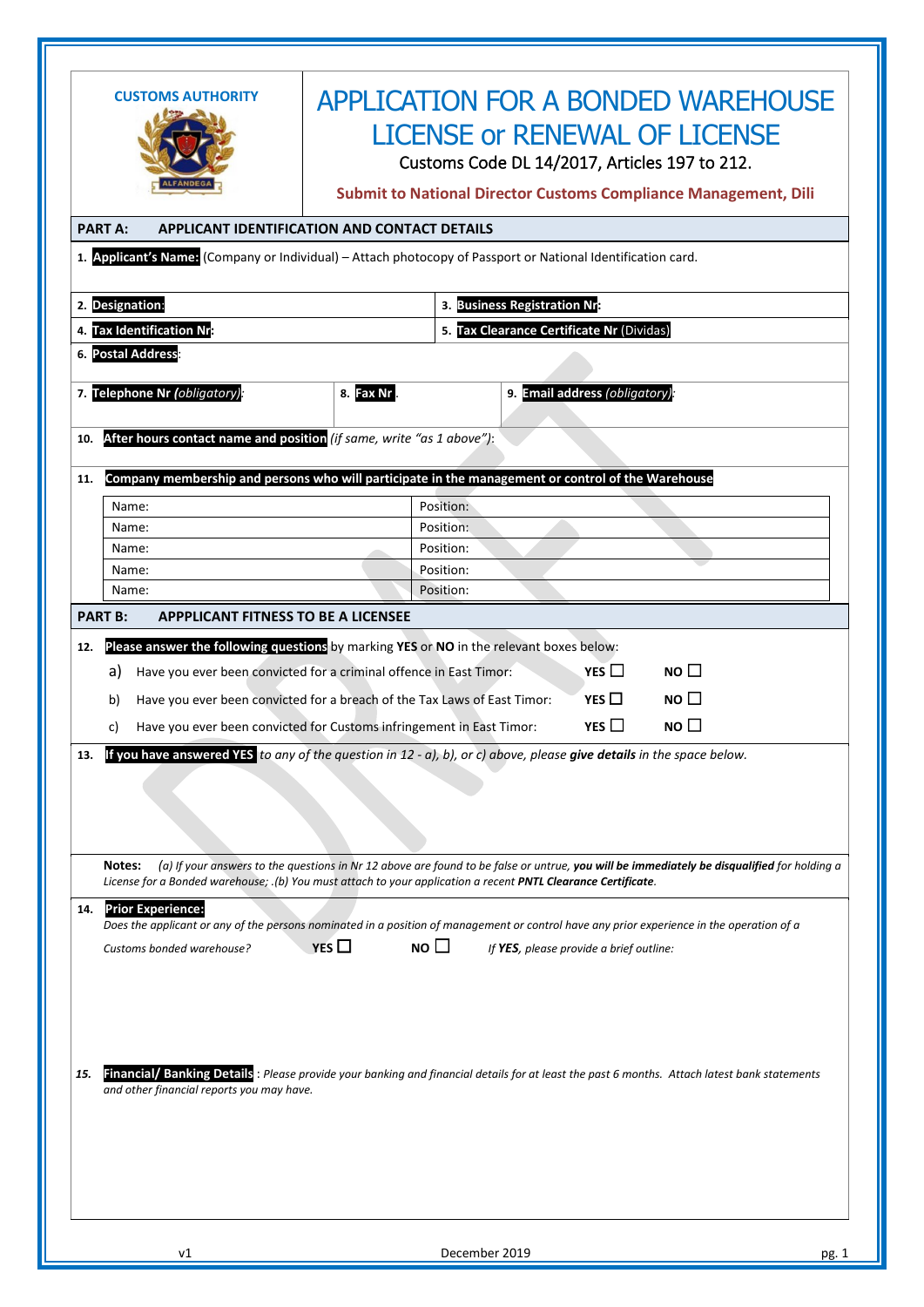|     | <b>PART C:</b>                 | PREMISES NAME, ADDRESS, OWNERSHIP                                                                                                                                                                                                                                                                                                                                                               |       |  |  |  |  |  |
|-----|--------------------------------|-------------------------------------------------------------------------------------------------------------------------------------------------------------------------------------------------------------------------------------------------------------------------------------------------------------------------------------------------------------------------------------------------|-------|--|--|--|--|--|
| 16. |                                | Proposed or current premises name (For example "Trader Bond Store 1"- max 20 characters):                                                                                                                                                                                                                                                                                                       |       |  |  |  |  |  |
| 17. |                                | Premises' physical address (Street name, number, suburb, town):                                                                                                                                                                                                                                                                                                                                 |       |  |  |  |  |  |
| 18. | $\Box$<br>□                    | Premises Ownership. (Please mark the appropriate box below);<br>I/ we are the owners of the premises<br>I/we have a Lease for the premises, with more than two (3) years remaining.<br>(Attach Copy of the Certificate of Title or Lease)                                                                                                                                                       |       |  |  |  |  |  |
|     | <b>PART D:</b>                 | SITE PLANS, SECURITY AND CARGO HANDLING EQUIPMENT                                                                                                                                                                                                                                                                                                                                               |       |  |  |  |  |  |
| 19. | <b>Premises Building Plans</b> |                                                                                                                                                                                                                                                                                                                                                                                                 |       |  |  |  |  |  |
|     | a)                             | <b>Boundary Fence</b> .- Describe in detail the material the external boundary fences are made of, and how they prevent intrusion and<br>achieve the minimum 2.5 mts. height (two & half height) required. You may attach photos and plans.                                                                                                                                                     |       |  |  |  |  |  |
|     |                                |                                                                                                                                                                                                                                                                                                                                                                                                 |       |  |  |  |  |  |
|     |                                |                                                                                                                                                                                                                                                                                                                                                                                                 |       |  |  |  |  |  |
|     | b)                             | Plans of different buildings in the Proposed Premises.- Applicant must provide two (2) certified copies of the plan (no larger<br>than A3 size) of the proposed bonded warehouse premises outlining in RED all areas to be licensed; access points; area for Customs<br>officers; allocated area for compliance checks (See full details in the Business Rules)<br>Applicant comments (if any): |       |  |  |  |  |  |
| 20. |                                | <b>Security of Premises</b>                                                                                                                                                                                                                                                                                                                                                                     |       |  |  |  |  |  |
|     | a)                             | YES $\Box$<br>$NO \Box$ (if YES, give details below)<br>Do you employ a company to provide 24/7 security?                                                                                                                                                                                                                                                                                       |       |  |  |  |  |  |
|     |                                |                                                                                                                                                                                                                                                                                                                                                                                                 |       |  |  |  |  |  |
|     | b)                             | YES $\Box$<br>$NO \Box$ (if YES, give details below)<br>Do you have CCTV security cameras?                                                                                                                                                                                                                                                                                                      |       |  |  |  |  |  |
| 21. |                                | <b>Cargo Handling Equipment</b>                                                                                                                                                                                                                                                                                                                                                                 |       |  |  |  |  |  |
|     | a)                             | YES $\square$<br>Do you have any cargo handling equipment?<br><b>NO</b> $\Box$ (if <b>YES</b> , give details below)                                                                                                                                                                                                                                                                             |       |  |  |  |  |  |
|     |                                |                                                                                                                                                                                                                                                                                                                                                                                                 |       |  |  |  |  |  |
|     | <b>PART E:</b>                 | CARGO TYPE, ACTIVITIES, SOPS, ASYCUDA CONNECTION, GUARANTEE                                                                                                                                                                                                                                                                                                                                     |       |  |  |  |  |  |
| 22. |                                | Cargo type for this application for the bonded storage of (mark relevant box (es) below):                                                                                                                                                                                                                                                                                                       |       |  |  |  |  |  |
|     |                                | Motor vehicles: $\square$<br>Finished Goods Subject to Excise: $\Box$ (describe below, eg liquor, tobacco)<br>General cargo : $\Box$                                                                                                                                                                                                                                                            |       |  |  |  |  |  |
| 23. |                                | Expected Warehouse Activities: Indicate the activities you propose to undertake should your application be approved.                                                                                                                                                                                                                                                                            |       |  |  |  |  |  |
|     | 1.                             |                                                                                                                                                                                                                                                                                                                                                                                                 |       |  |  |  |  |  |
|     | 2.                             |                                                                                                                                                                                                                                                                                                                                                                                                 |       |  |  |  |  |  |
|     | 3.                             |                                                                                                                                                                                                                                                                                                                                                                                                 |       |  |  |  |  |  |
|     | 4.                             |                                                                                                                                                                                                                                                                                                                                                                                                 |       |  |  |  |  |  |
|     | 5.                             |                                                                                                                                                                                                                                                                                                                                                                                                 |       |  |  |  |  |  |
|     | 6.                             |                                                                                                                                                                                                                                                                                                                                                                                                 |       |  |  |  |  |  |
|     | 7.                             |                                                                                                                                                                                                                                                                                                                                                                                                 |       |  |  |  |  |  |
|     | 8.                             |                                                                                                                                                                                                                                                                                                                                                                                                 |       |  |  |  |  |  |
|     |                                | December 2019<br>ν1                                                                                                                                                                                                                                                                                                                                                                             | pg. 2 |  |  |  |  |  |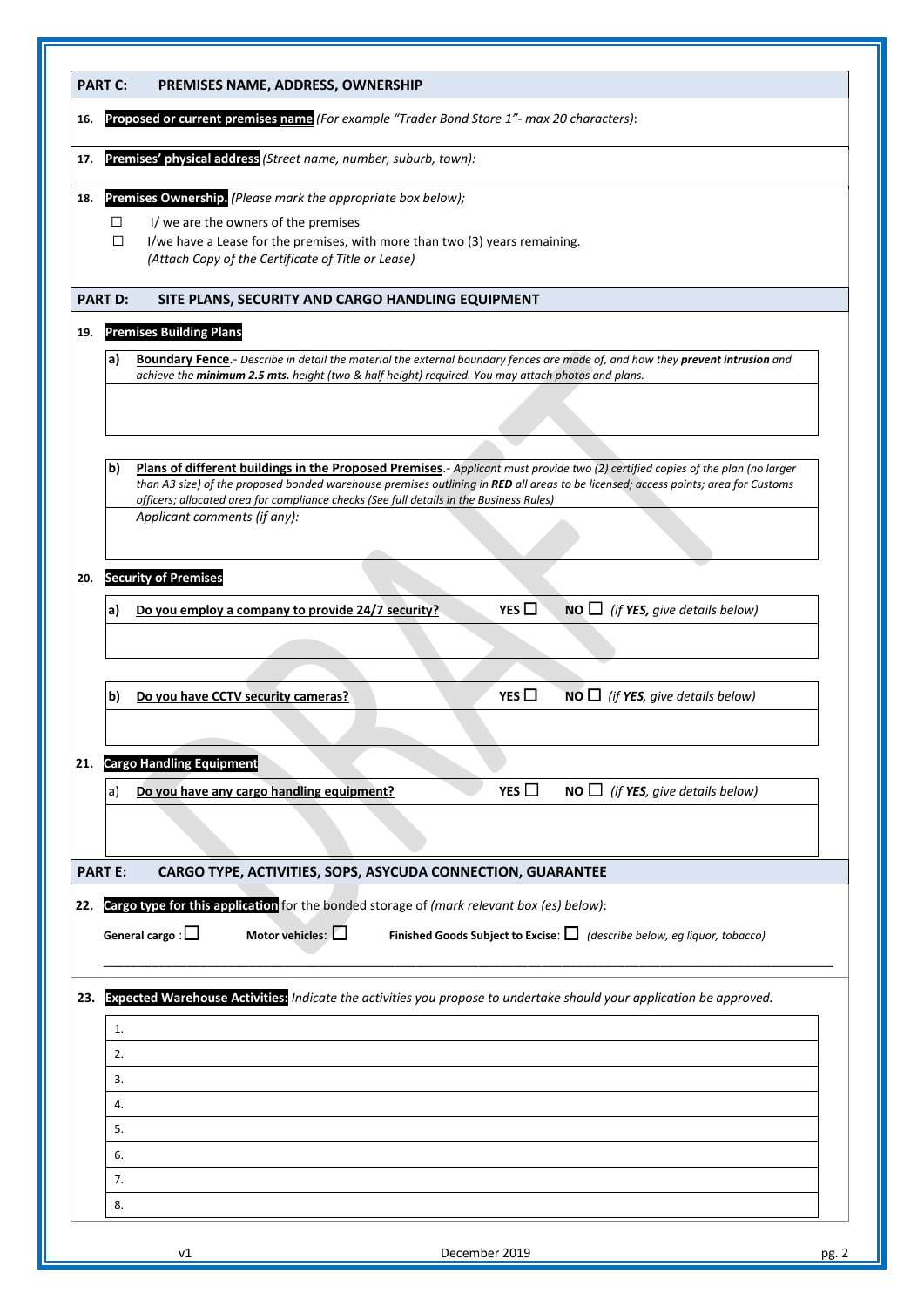|     |                                                                                                                                                                                                                                                                     | 24. Standard Operating Procedures (SOPs): |                                                       |  |   | Do you have documented SOPs in place that are available to Customs upon request?                                                         |  |
|-----|---------------------------------------------------------------------------------------------------------------------------------------------------------------------------------------------------------------------------------------------------------------------|-------------------------------------------|-------------------------------------------------------|--|---|------------------------------------------------------------------------------------------------------------------------------------------|--|
|     | YES $\Box$                                                                                                                                                                                                                                                          | NO $\square$                              | If YES, give details below                            |  |   |                                                                                                                                          |  |
|     |                                                                                                                                                                                                                                                                     |                                           |                                                       |  |   |                                                                                                                                          |  |
|     | 25.                                                                                                                                                                                                                                                                 |                                           | Connection to Customs System (ASYCUDA World):         |  |   | Are you currently connected to ASYCUDA World?                                                                                            |  |
|     | YES $\Box$                                                                                                                                                                                                                                                          | $NO$ $\Box$                               | If YES, give details below                            |  |   |                                                                                                                                          |  |
| 25. | Guidelines):                                                                                                                                                                                                                                                        |                                           |                                                       |  |   | Details of Bank Guarantee: Either a current one or proposed banking guarantee. (Also see guarantee requirements in the                   |  |
|     |                                                                                                                                                                                                                                                                     |                                           |                                                       |  |   |                                                                                                                                          |  |
|     | <b>PART F:</b>                                                                                                                                                                                                                                                      | <b>ATTACHED DOCUMENTS</b>                 |                                                       |  |   |                                                                                                                                          |  |
| 26. | Check List of Attached Documents for this Application. (This checklist is for the applicant to verify that he/she has attached all relevant<br>documents required to process this application. Copies of valid documents are accepted)                              |                                           |                                                       |  |   |                                                                                                                                          |  |
|     |                                                                                                                                                                                                                                                                     |                                           | Passport or National Identity Card of main applicant. |  |   | Complete plans of all buildings to be licensed                                                                                           |  |
|     |                                                                                                                                                                                                                                                                     |                                           | Company Structure and Articles of Association         |  | ⊾ | Boundary fence plans and photos                                                                                                          |  |
|     | <b>Business Registration</b>                                                                                                                                                                                                                                        |                                           |                                                       |  | N | Contract with security company (if any)                                                                                                  |  |
|     |                                                                                                                                                                                                                                                                     | Tax Identification (TIN)                  |                                                       |  |   | Full technical description of CCTV system                                                                                                |  |
|     |                                                                                                                                                                                                                                                                     | Up-to-date Tax Clearance (Dividas)        |                                                       |  | H | <b>Standard Operating Procedure (SOP)</b>                                                                                                |  |
|     |                                                                                                                                                                                                                                                                     | Police (PNTL) Clearance Certificate       |                                                       |  |   | ASYCUDA World Userid (if you have one)                                                                                                   |  |
|     |                                                                                                                                                                                                                                                                     |                                           | Copy of Ownership title or Lease on premises          |  |   | Copy of Bank Guarantee (if applicable)                                                                                                   |  |
|     |                                                                                                                                                                                                                                                                     | Banking and Financial Statements          |                                                       |  |   | Other documents (describe below)                                                                                                         |  |
|     |                                                                                                                                                                                                                                                                     |                                           |                                                       |  |   |                                                                                                                                          |  |
|     |                                                                                                                                                                                                                                                                     |                                           |                                                       |  |   |                                                                                                                                          |  |
|     |                                                                                                                                                                                                                                                                     |                                           |                                                       |  |   |                                                                                                                                          |  |
|     | <b>PART G:</b>                                                                                                                                                                                                                                                      |                                           | APPLICANT'S DECLARATION, SIGNATURE AND DATE           |  |   |                                                                                                                                          |  |
| 27. | <b>Applicant's declaration</b>                                                                                                                                                                                                                                      |                                           |                                                       |  |   |                                                                                                                                          |  |
|     | By signing and dating this form in boxes 28 and 29 below, I/we declare that all information provided hereby and in any additional<br>a)<br>supporting material of any kind, shape or form provided by me/us, are to the best of my/our knowledge, true and correct. |                                           |                                                       |  |   |                                                                                                                                          |  |
|     | b)                                                                                                                                                                                                                                                                  | application being rejected by Customs     |                                                       |  |   | I/we understand that providing false, untrue or misleading information in this application and/or supporting material may result in this |  |
|     | 28. Signature, name and position:                                                                                                                                                                                                                                   |                                           |                                                       |  |   | <b>29.</b> Date:                                                                                                                         |  |
|     |                                                                                                                                                                                                                                                                     |                                           |                                                       |  |   |                                                                                                                                          |  |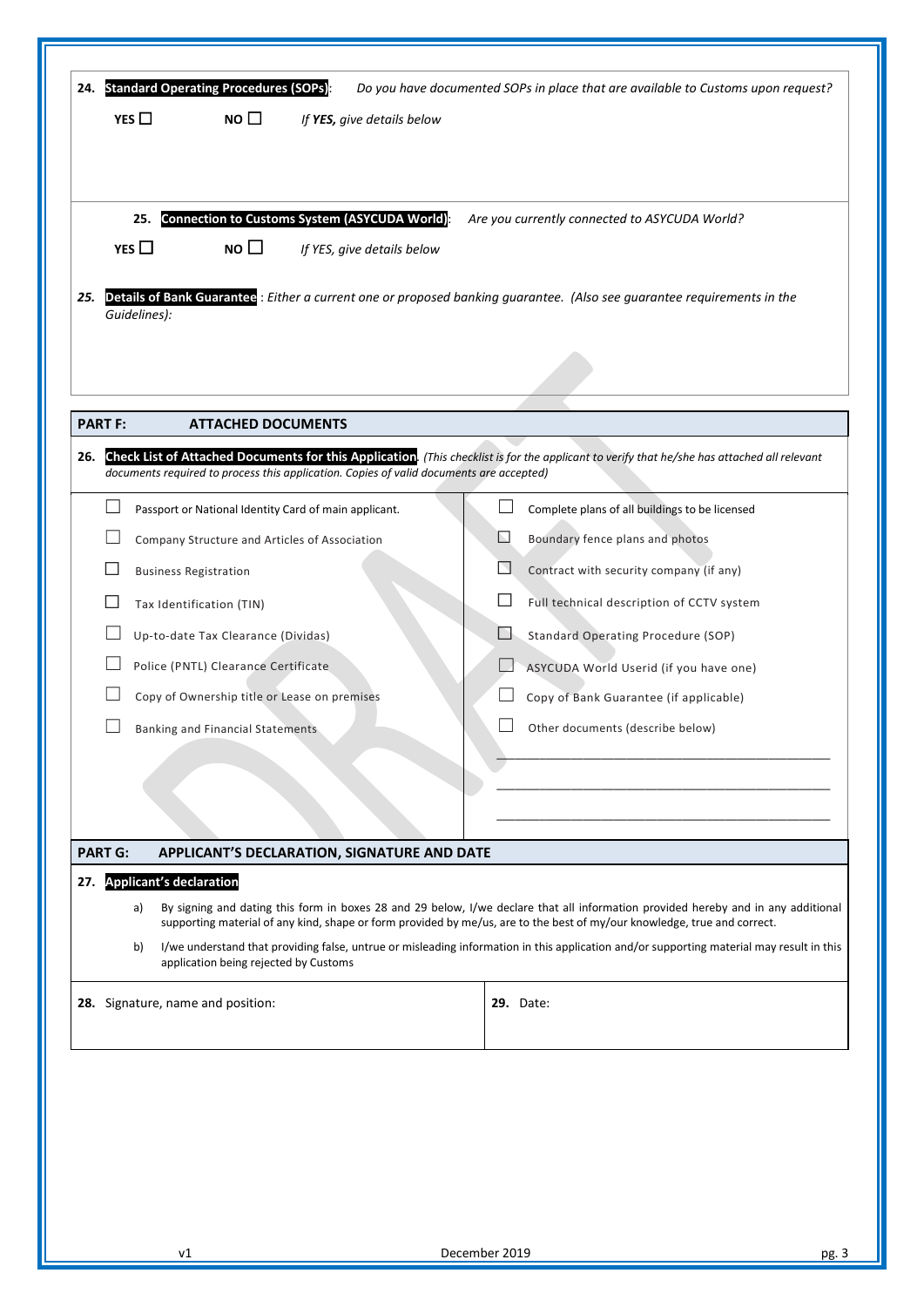| <b>FOR CUSTOMS USE ONLY</b>       |                                                                                                                                                                                                                                                                                                                                                                 |                                                |       |                        |            |  |  |  |
|-----------------------------------|-----------------------------------------------------------------------------------------------------------------------------------------------------------------------------------------------------------------------------------------------------------------------------------------------------------------------------------------------------------------|------------------------------------------------|-------|------------------------|------------|--|--|--|
|                                   | A. APPLICATION RECEIPT                                                                                                                                                                                                                                                                                                                                          |                                                |       |                        |            |  |  |  |
| <b>Date Application received:</b> | <b>NDCCM Reference Number</b>                                                                                                                                                                                                                                                                                                                                   |                                                |       |                        |            |  |  |  |
| To NDCCM for nomination of        |                                                                                                                                                                                                                                                                                                                                                                 | <b>Evaluation Officer</b>                      | Name: | <b>Evaluation</b>      | Date:      |  |  |  |
|                                   | <b>Evaluation Officer</b>                                                                                                                                                                                                                                                                                                                                       | Nominated:                                     | Date  | <b>Officer Receipt</b> | Signature: |  |  |  |
|                                   | <b>B. APPLICATION EVALUATION</b>                                                                                                                                                                                                                                                                                                                                |                                                |       |                        |            |  |  |  |
| a)                                | <b>Documentary Verification</b>                                                                                                                                                                                                                                                                                                                                 |                                                |       |                        |            |  |  |  |
| b)                                | YES $\Box$<br>NO $\square$<br>If NO, give details below<br>Is the application and supporting documentation complete and correct?<br>(if necessary, contact the applicant to obtain additional information and/or missing documents)<br><b>Field Visit</b><br>Are the Results of Field Visit Satisfactory? YES $\Box$ NO $\Box$ Give details below for YES or NO |                                                |       |                        |            |  |  |  |
|                                   | C.                                                                                                                                                                                                                                                                                                                                                              | <b>EVALUATOR RECOMMENDATION</b>                |       |                        |            |  |  |  |
|                                   | Are requirements met for granting a Bonded Warehouse License?<br>YES $\Box$<br>requirements are met.<br>NO $\square$<br>Details of requirements not being met:                                                                                                                                                                                                  | requirements are NOT met. (Give details below) |       |                        |            |  |  |  |
|                                   | (Continue next page)                                                                                                                                                                                                                                                                                                                                            |                                                |       |                        |            |  |  |  |